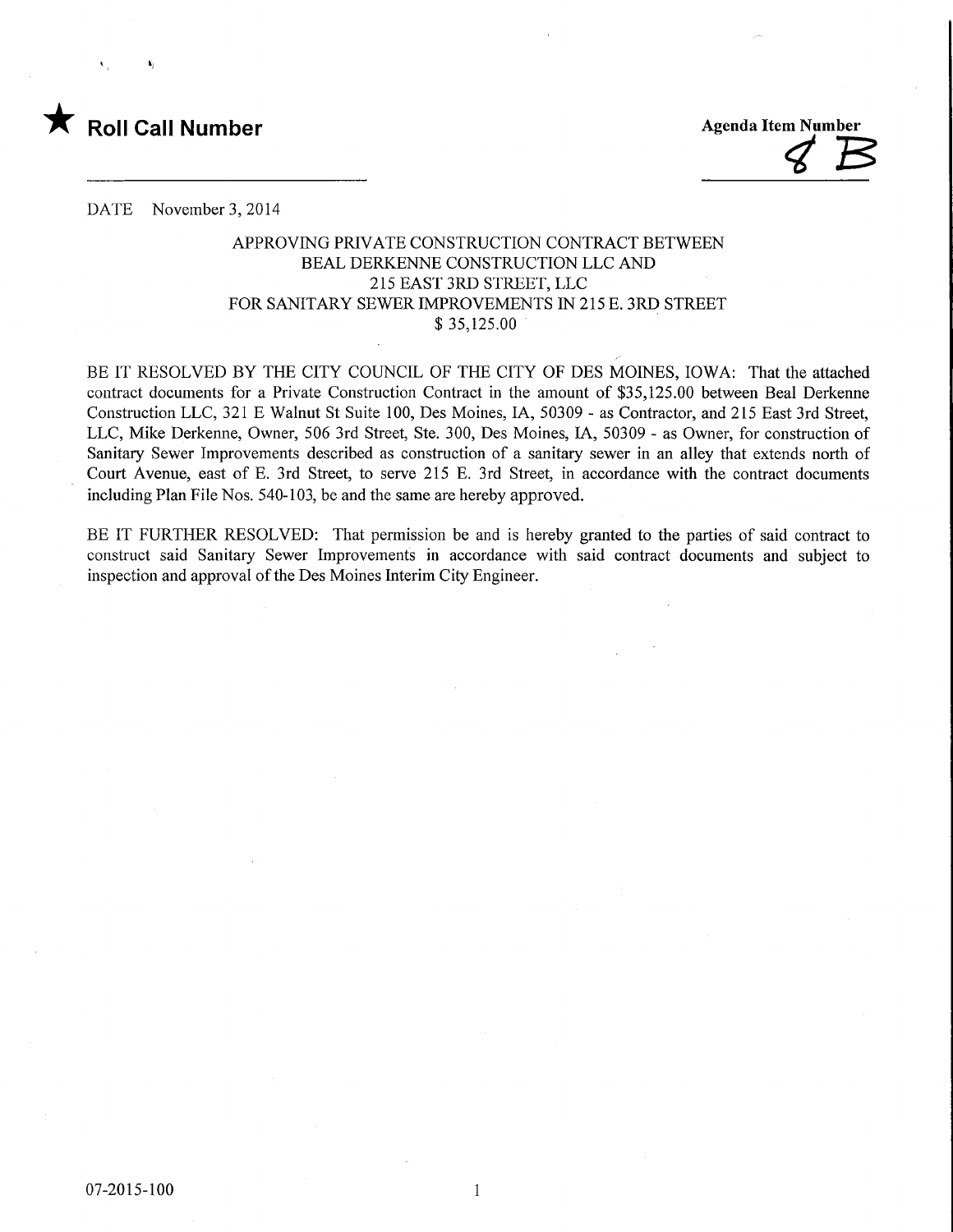Roll Call Number<br>
Agenda Item Number<br>
Agenda Item Number<br>
Agenda Item Number<br>
Agenda Item Number

DATE November 3, 2014

Activity ID: 07-2015-100

Moved by to adopt.

FORM APPROVED:

 $\Delta$  for Kathleen Vandërpo

EECPE Deputy City Attorney

Funding Source: All project costs are to be paid by the Owner(s), 215 East 3rd Street, LLC

| <b>COUNCIL ACTION</b> | <b>YEAS</b> | <b>NAYS</b> | <b>PASS</b> | <b>ABSENT</b>   |
|-----------------------|-------------|-------------|-------------|-----------------|
| <b>COWNIE</b>         |             |             |             |                 |
| <b>COLEMAN</b>        |             |             |             |                 |
| <b>GATTO</b>          |             |             |             |                 |
| <b>GRAY</b>           |             |             |             |                 |
| <b>HENSLEY</b>        |             |             |             |                 |
| <b>MAHAFFEY</b>       |             |             |             |                 |
| <b>MOORE</b>          |             |             |             |                 |
| <b>TOTAL</b>          |             |             |             |                 |
| <b>MOTION CARRIED</b> |             |             |             | <b>APPROVED</b> |
|                       |             |             |             |                 |
|                       |             |             |             |                 |
|                       |             |             |             |                 |
|                       |             |             |             | Mayor           |

I, Diane Rauh, City Clerk of said City Council, hereby certify that at a meeting of the City Council, held on the above date, among other proceedings the above was adopted.

IN WITNESS WHEREOF, I have hereunto set my hand and affixed my seal the day and year first above written.